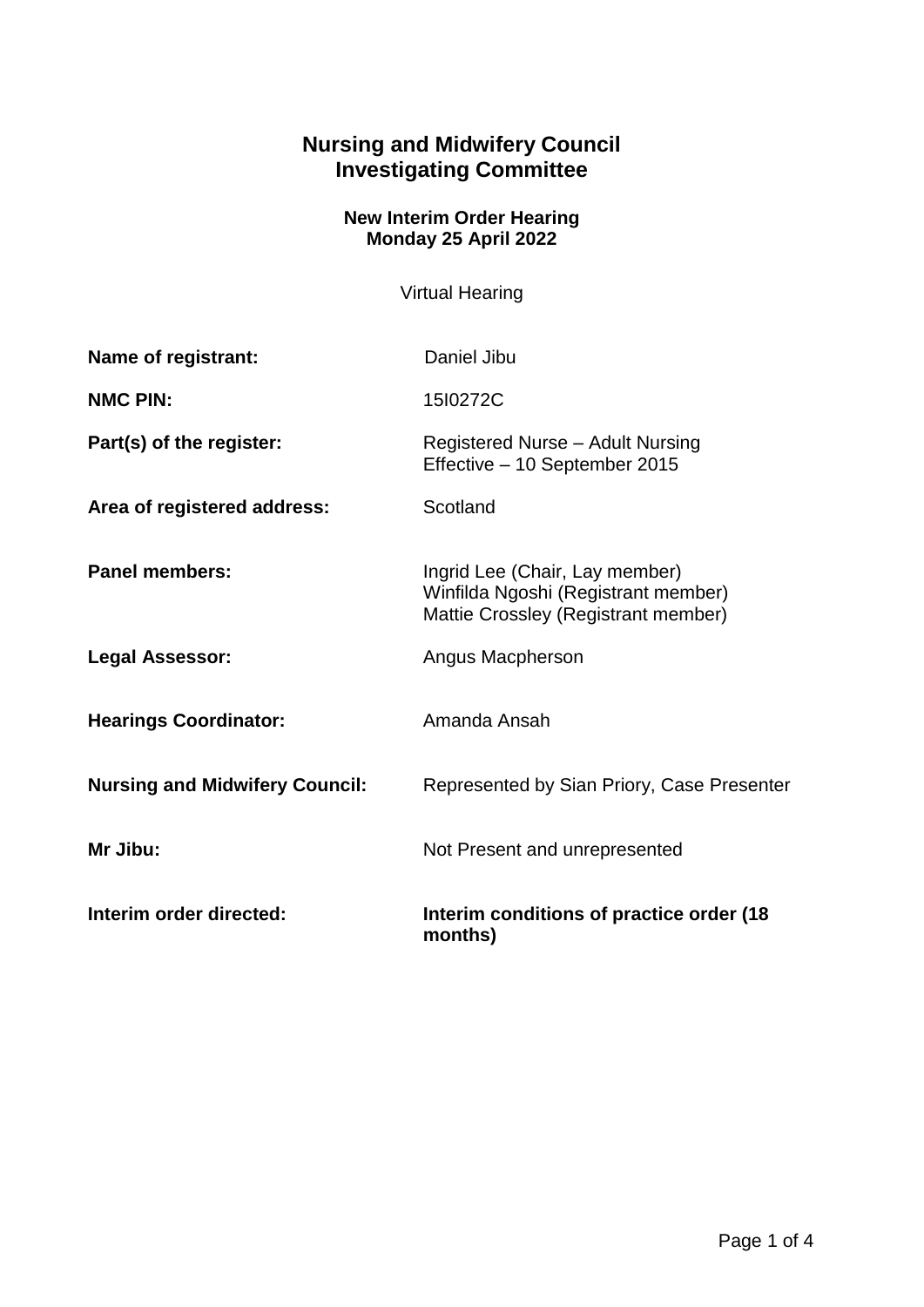## **Decision and reasons on interim order**

The panel decided to make an interim conditions of practice order for a period of 18 months.

The panel has determined that the following conditions are proportionate and appropriate:

*'For the purposes of these conditions, 'employment' and 'work' mean any paid or unpaid post in a nursing, midwifery or nursing associate role. Also, 'course of study' and 'course' mean any course of educational study connected to nursing, midwifery or nursing associates.*

- *1. You must restrict your practice to a single employer which can be an agency. If an employer is agency, your agency placements must be with a single provider to ensure continuity and support.*
- *2. You must not be the nurse in charge or the sole nurse on duty on any ward, unit or any other working environment.*
- *3. You must not administer medication until you are assessed and declared competent to do so by another registered nurse.*
- *4. You must ensure that you are supervised by another registered nurse any time you are working. Your supervision must consist of working at all times on the same shift as, but not always directly observed by a registered nurse.*
- *5. You must have regular meetings with your line manager, mentor, or supervisor once a month to discuss your practice in relation to:*
	- *a) Medication administration and management*
	- *b) Record keeping*
	- *c) Escalation of concerns*
	- *d) Monitoring and observations of patients*
	- *e) Communication with colleagues*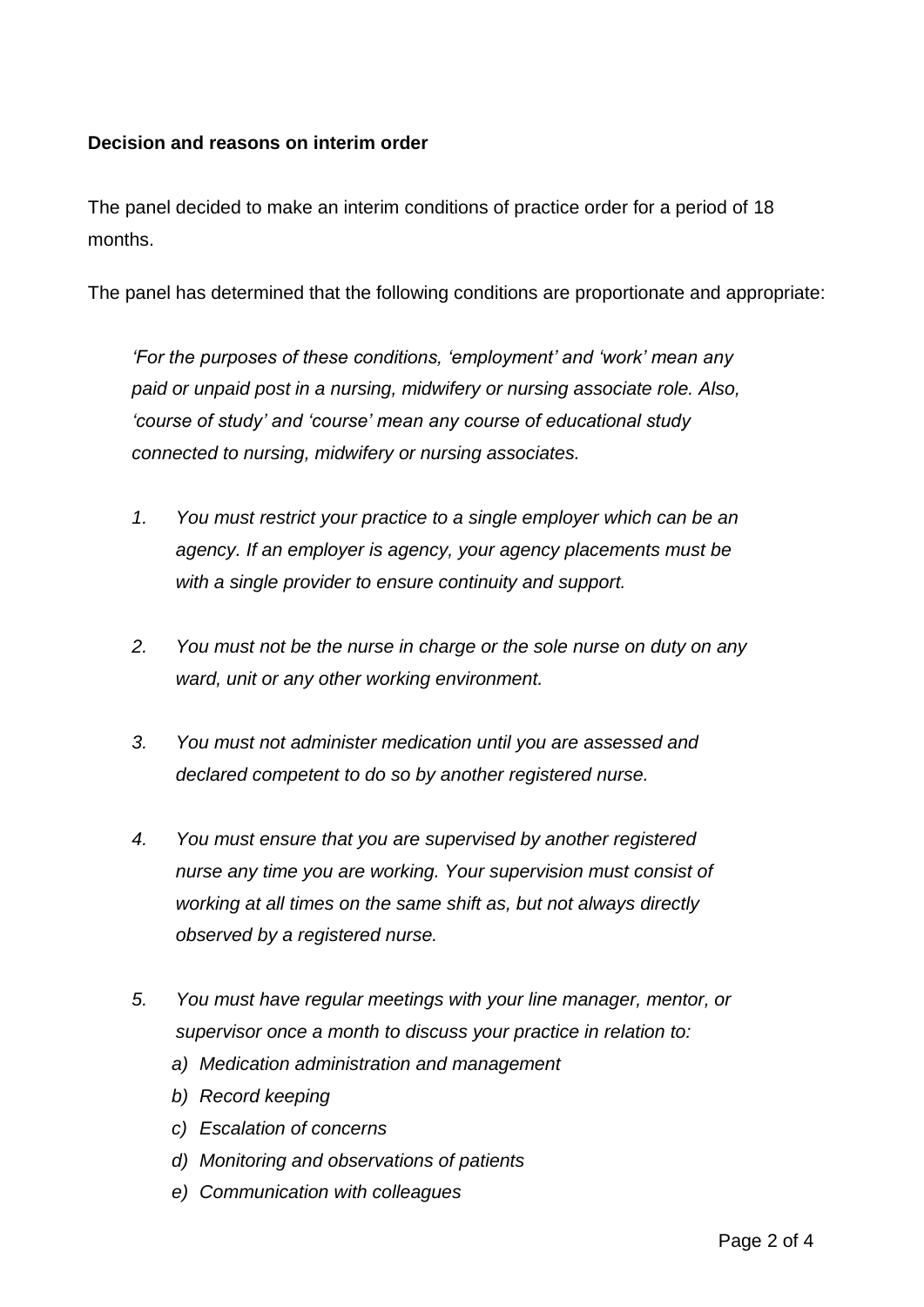- *6. Prior to any review hearing, you must provide a report to the NMC from your line manager, mentor, or supervisor regarding your practice in relation to:*
	- *a) Medication administration and management*
	- *b) Record keeping*
	- *c) Escalation of concerns*
	- *d) Monitoring and observations of patients*
	- *e) Communication with colleagues*
- *7. You must keep the NMC informed about anywhere you are working by:* 
	- *a) Telling your case officer within seven days of accepting or leaving any employment.*
	- *b) Giving your case officer your employer's contact details.*
- *8. You must keep the NMC informed about anywhere you are studying by:* 
	- *a) Telling your case officer within seven days of accepting any course of study.*
	- *b) Giving your case officer the name and contact details of the organisation offering that course of study.*
- *9. You must immediately give a copy of these conditions to:* 
	- *a) Any organisation or person you work for.*
	- *b) Any agency you apply to or are registered with for work.*
	- *c) Any employer you apply to for work (at the time of application).*
	- *d) Any establishment you apply to (at the time of application), or with which you are already enrolled, for a course of study.*